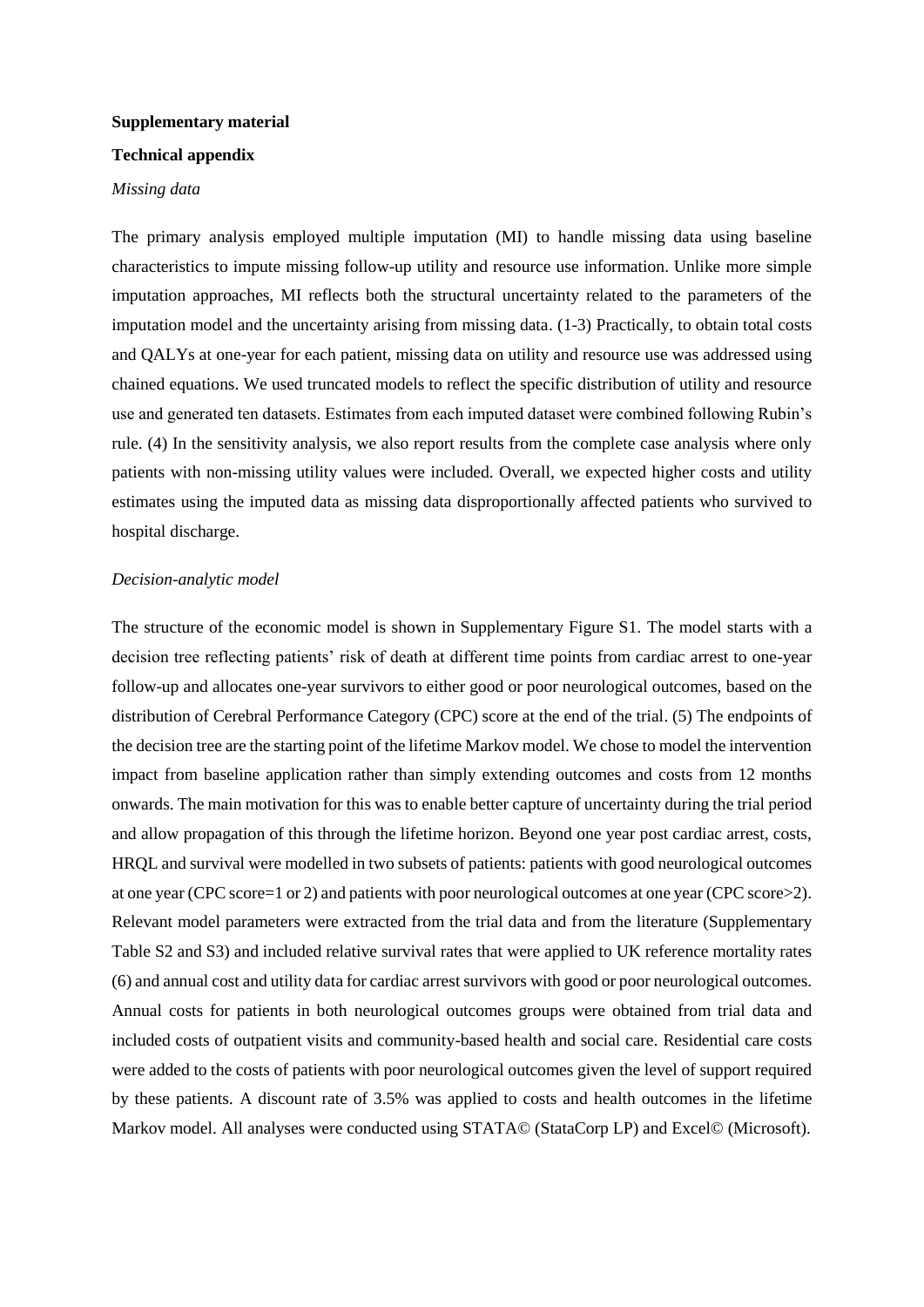#### *Sensitivity analysis*

In the within-trial analysis, uncertainty was explored by conducting non-parametric bootstrapping via 10,000 resampled analyses. Cost-effectiveness planes were created. (7, 8) Sensitivity analyses were conducted to determine the impact of assumptions on the cost-effectiveness results. While the main analyses used the intent-to-treat (ITT) principle, results of a per-protocol analysis were also reported due to the non-negligible number of non-compliers in the LUCAS-2 group. We compared results from complete-case analysis vs. multiple imputation and also carried out analyses using an average group cost for outliers with high costs. We finally explored the sensitivity of the results to the use of an alternative utility measure (i.e. SF-12) and to the use of an alternative data source (i.e. ICNARC) to estimate ICU and hospital LOS, the main cost drivers in our analysis.

The sensitivity of lifetime costs and utility estimates to parameter uncertainty was then assessed. We first performed several one-way sensitivity analyses by adding and subtracting 20 per cent of the main parameters of the model (i.e. costs, QALYs, and one-year mortality) and assessed the subsequent impact on the ICERs. The value of 20 per cent is arbitrary but was considered likely to represent any uncertainty that might exist in parameter values. A probabilistic sensitivity analysis was then conducted for a more comprehensive account of uncertainty. Cost-effectiveness acceptability curves (CEAC) that show the probability of cost-effectiveness across a range of values for the costeffectiveness threshold were created using the net benefit approach. (9)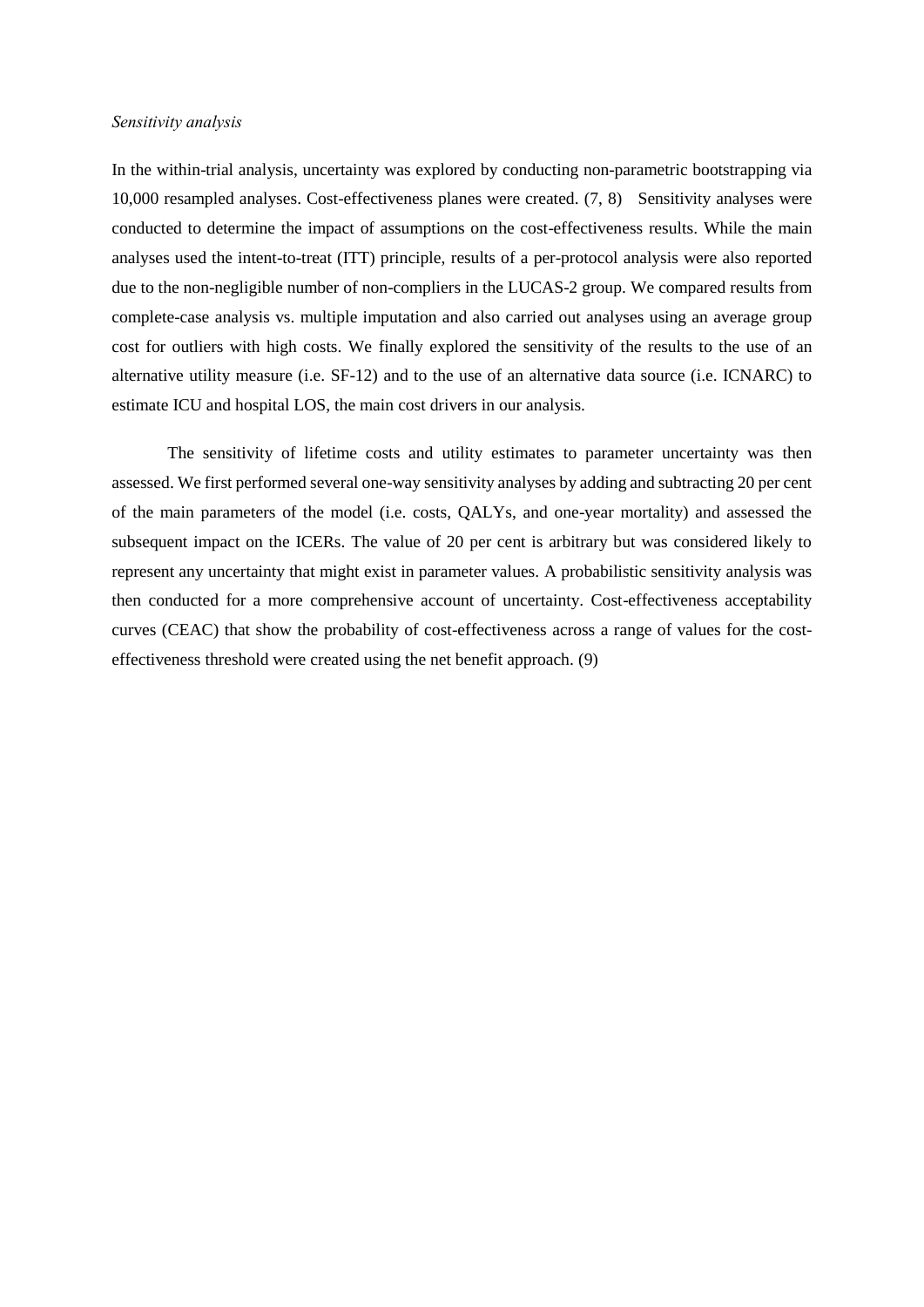# **Supplementary tables and figures**

| Cost item                                     | <b>Assumptions</b>                                                                                                                                                                                                                                                                                                                                                                                                                                                                                                                                                                                                              | Cost for the             |      |
|-----------------------------------------------|---------------------------------------------------------------------------------------------------------------------------------------------------------------------------------------------------------------------------------------------------------------------------------------------------------------------------------------------------------------------------------------------------------------------------------------------------------------------------------------------------------------------------------------------------------------------------------------------------------------------------------|--------------------------|------|
| Purchase cost<br>(LUCAS-2 and<br>accessories) | A one-off purchase cost the LUCAS device and necessary accessories were<br>calculated using the purchase cost for the device itself, suction cups, battery,<br>12V car cable and power supply for inside the ambulance. The cost of each<br>these items was multiplied by the number ambulances in the intervention trial<br>arm. Battery chargers and a spare battery at each of the 90 stations with the<br>LUCAS device were costed. For spare LUCAS parts it was assumed that 1 set<br>of each spare would be required per 10 devices. Spare parts included a carry<br>bag, stabilization strap, and wrist straps.          | trial period<br>£148,504 |      |
| Cost of fitting<br>LUCAS-2 to<br>vehicles     | The total cost of fitting the device to ambulance vehicles required the cost of<br>screws, chair strap, clips and net. One hour of labour was estimated to fit the<br>strap per ambulance. The cost of fitting the device to one ambulance was then<br>multiplied by the number of vehicles in the intervention arm.                                                                                                                                                                                                                                                                                                            | £783                     |      |
| Maintenance<br>(assuming no<br>repairs)       | The planned preventative maintenance service was estimated to cost $£250$ for<br>each LUCAS device. This cost assumed no parts were needed and no repairs<br>occurred.                                                                                                                                                                                                                                                                                                                                                                                                                                                          | £35,750                  |      |
| Staff training (initial<br>and on-going)      | Initial staff training: It was estimated that each regional ambulance trust had a<br>mandatory training program which paid paramedics 3 hours of overtime to<br>attend. The per-paramedic cost was multiplied by the number of staff at each<br>site that had been trained.<br>Ongoing staff training: One regional ambulance site reported a 30 min training<br>refresher for paramedics. It was assumed that paramedics in all sites would<br>receive a similar 30 minute refresher course once per year. The cost per<br>paramedic was multiplied by the total number of staff trained within the initial<br>staff training. | £46,450                  |      |
| Total costs                                   |                                                                                                                                                                                                                                                                                                                                                                                                                                                                                                                                                                                                                                 | £ 231,488                |      |
| Number of<br>applications                     |                                                                                                                                                                                                                                                                                                                                                                                                                                                                                                                                                                                                                                 | 996                      |      |
| Cost per<br>application                       |                                                                                                                                                                                                                                                                                                                                                                                                                                                                                                                                                                                                                                 |                          | £232 |

# Supplementary Table S1: Cost of the LUCAS-2 device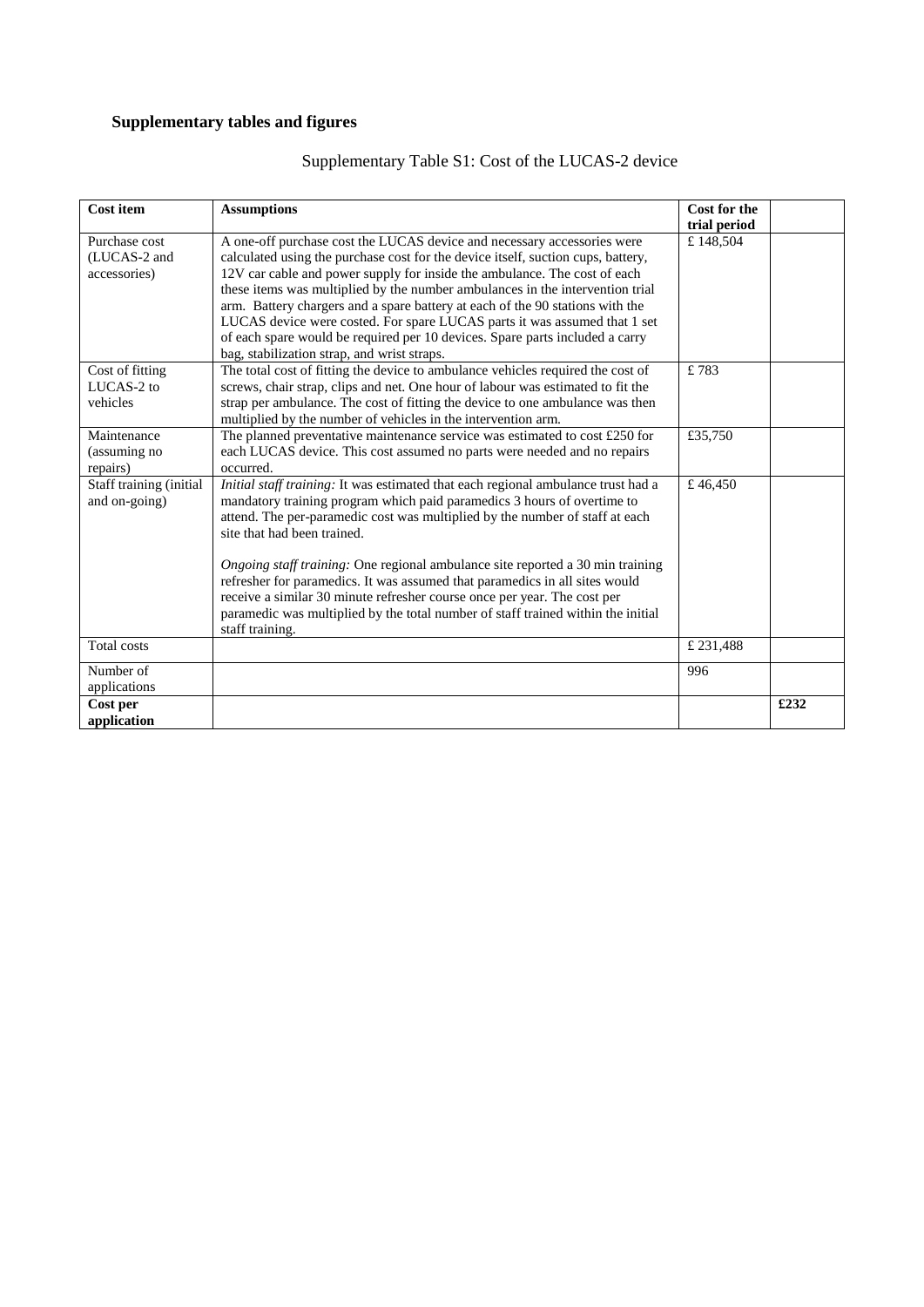# Supplementary Table S2: Unit costs

| <b>Resource Item</b>                                   | <b>Unit Cost</b>                    | <b>Source</b>                            | <b>Details/Assumptions</b>                                                                                                                             |
|--------------------------------------------------------|-------------------------------------|------------------------------------------|--------------------------------------------------------------------------------------------------------------------------------------------------------|
| LUCAS cost per<br>application                          | £232                                | Own calculations see<br>Appendix Table 1 | Lifespan of 8 years was<br>assumed.                                                                                                                    |
| Ambulance cost                                         | £180                                | <b>NHS Ref Costs</b>                     | "See and treat" (if died on<br>scene)                                                                                                                  |
|                                                        | £231                                | <b>NHS Ref Costs</b>                     | "See and treat and convey"<br>(if did not die on scene)                                                                                                |
| Hospital based or residential care services            |                                     |                                          |                                                                                                                                                        |
| Intensive care unit per day                            | £1,382                              | <b>NHS Ref Costs</b>                     | Non-specific general adult<br>critical care patients<br>predominate. Average cost<br>of 0 to 6 or more organs<br>supported SC:CCU01, CC<br>XC01Z-XC07Z |
| Hospital inpatient stay per<br>day                     | £275                                | <b>NHS Ref Costs</b>                     | Non-elective inpatients-<br>Excess bed days                                                                                                            |
| Hospital outpatient clinic<br>appointment              | £128                                | <b>NHS Ref Costs</b>                     | Outpatient-Consultant led                                                                                                                              |
| Hospital A&E visit                                     | £339                                | <b>NHS Ref Costs</b>                     | Emergency Medicine,<br>Category 3 Investigation<br>with Category 4 Treatment<br>SC:T01A, CC:VB02ZZ                                                     |
| Nursing/residential home<br>per day                    | £157                                | Curtis L.                                | Local authority residential<br>care for older people.<br>Establishment cost per<br>permanent resident week/7<br>days                                   |
| Primary and community based health and social services |                                     |                                          |                                                                                                                                                        |
| GP- surgery visit                                      | $\overline{\text{\textsterling}}46$ | Curtis L.                                | Per patient contact lasting<br>11.7 mins incl. direct care<br>staff costs                                                                              |
| GP-home visit                                          | £92                                 | Curtis L.                                | (Per patient contact lasting<br>$11.7$ mins $+12$ min travel<br>time) x£3.90/min cost of<br>patient contact                                            |
| District nurse/Health visitor<br>visit                 | £45                                 | <b>NHS Ref Costs</b>                     | Average of District Nurse,<br>Face to face SC:NURS,<br>CC;N02AF and Health<br>Visitor, Face to Face<br>SC:HVM, CC:N03G                                 |
| Social worker visit                                    | £79                                 | Curtis L.                                | 1 hour appointment                                                                                                                                     |
| Counsellor appointment                                 | £50                                 | Curtis L.                                | 1 hour appointment                                                                                                                                     |
| Home help session                                      | £24                                 | Curtis L.                                | 1 hour weekday session                                                                                                                                 |
| Speech and language<br>therapist appointment           | £84                                 | <b>NHS Ref Costs</b>                     | Speech and Language<br>Therapist, Adult, One to<br>One CC:A13A1                                                                                        |
| Psychologist appointment                               | £85                                 | <b>NHS Ref Costs</b>                     | Non-Admitted Non-Face to<br>Face Attendance, Follow-up<br>SC:656 CC:WF01C                                                                              |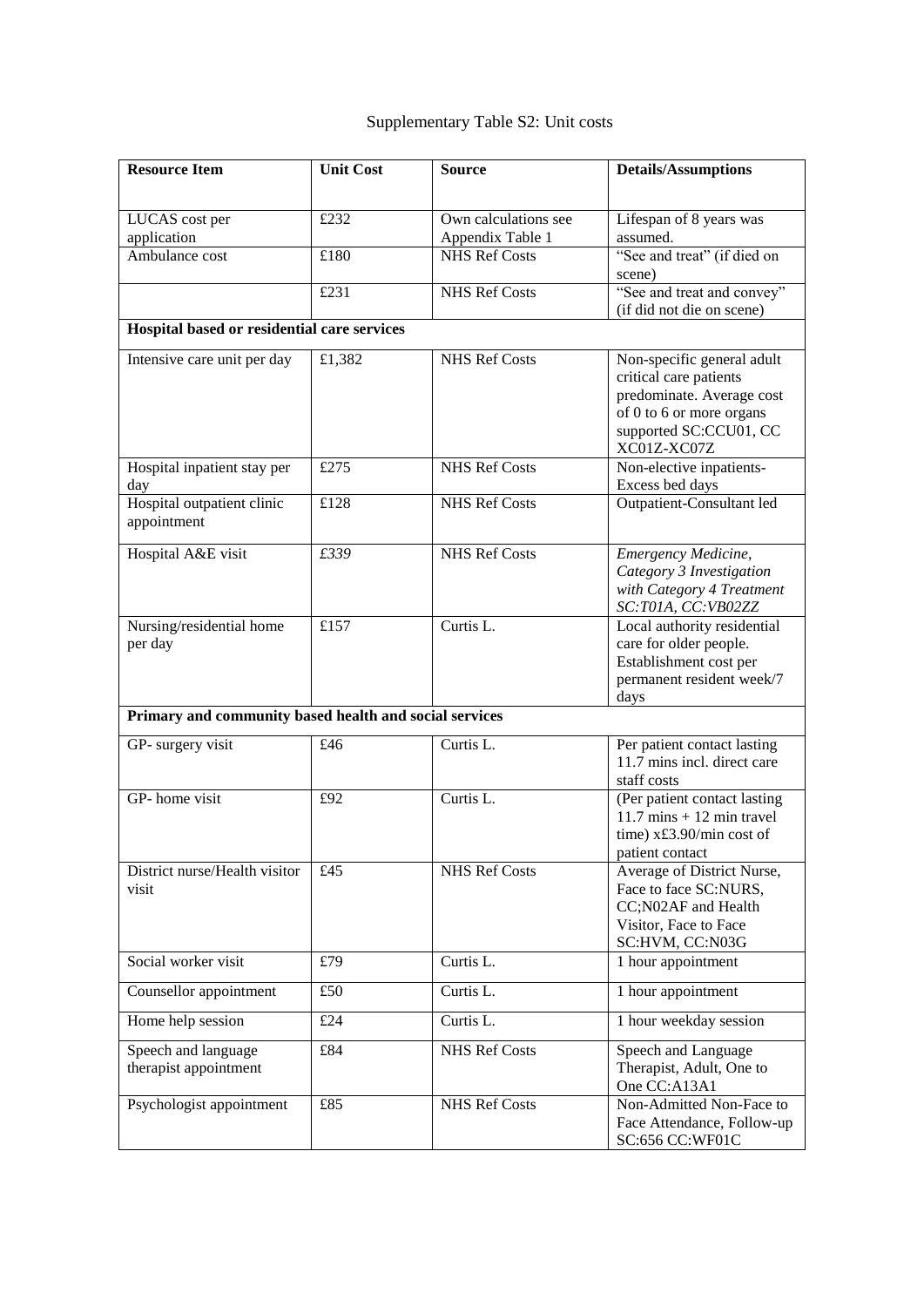| Day centre visit                        | £42 | Curtis L. | Local authority day care for  |
|-----------------------------------------|-----|-----------|-------------------------------|
|                                         |     |           | older people. Per client      |
|                                         |     |           | session lasting 3.5 hours.    |
| Lunch or social club session            | £7  | Curtis L. | Same cost as 1 hour of        |
|                                         |     |           | befriending older adults      |
|                                         |     |           | program                       |
| Meals on Wheels                         | £7  | Curtis L. | Assuming 1 contact=1 meal.    |
|                                         |     |           | Average cost of per meal on   |
|                                         |     |           | wheel for the local authority |
| Family Support session                  | £50 | Curtis L. | Family support worker. Per    |
|                                         |     |           | hour of client related work   |
| NHS- SC: Service Code CC: Currency Code |     |           |                               |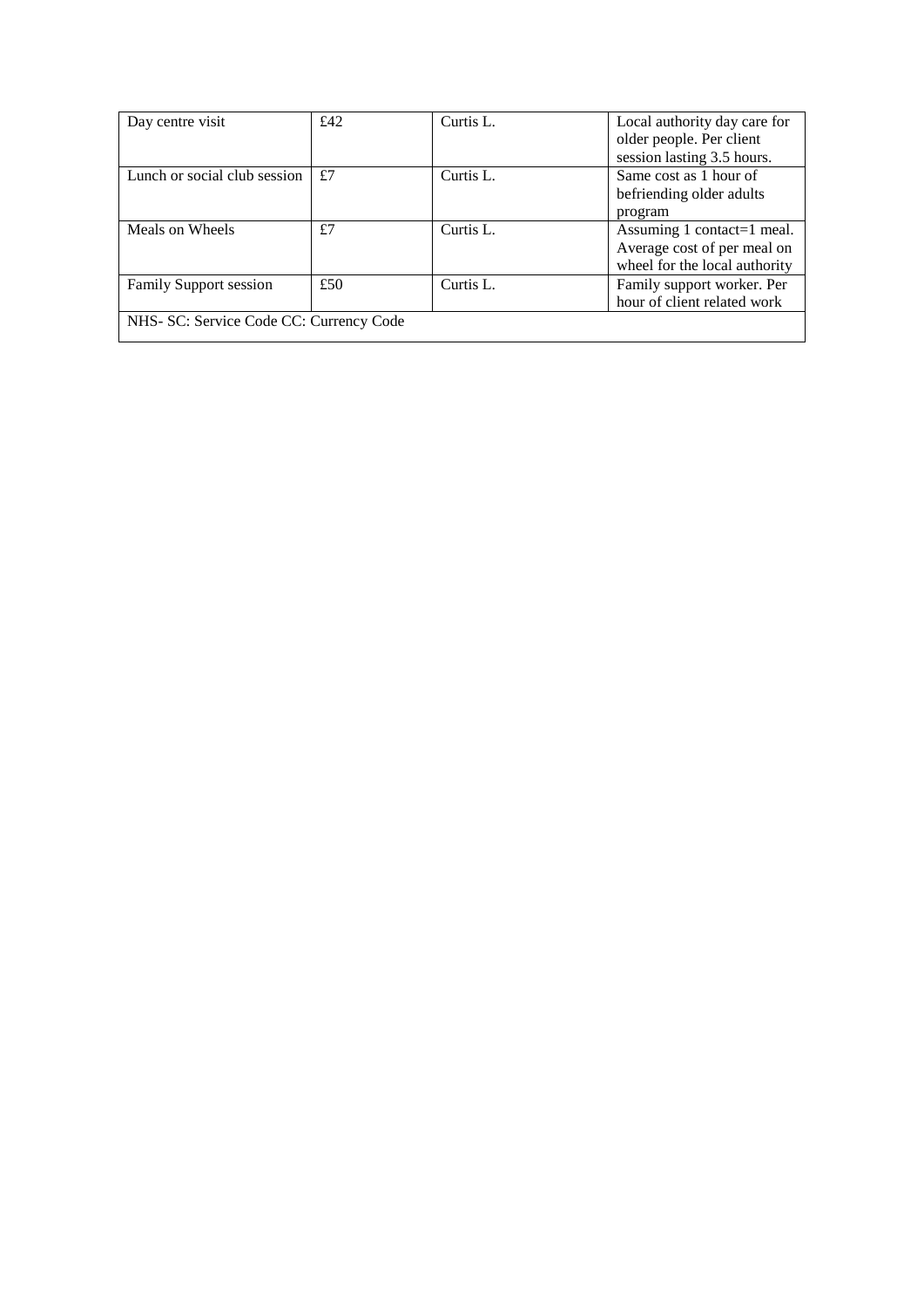|  |  | Supplementary Table S3: Model parameters |  |  |  |
|--|--|------------------------------------------|--|--|--|
|--|--|------------------------------------------|--|--|--|

|                                                             | Group/arm            | Mean    | Probability  | Source                      |
|-------------------------------------------------------------|----------------------|---------|--------------|-----------------------------|
|                                                             |                      | value   | Distribution |                             |
| <b>Decision tree parameters</b>                             |                      |         |              |                             |
| prob (die on scene)                                         |                      |         |              |                             |
|                                                             | <b>Manual CPR</b>    | 0.3274  | Beta         | Trial data                  |
|                                                             | LUCAS-2              | 0.3290  | Beta         | Trial data                  |
| prob (die within 3 months   didn't die                      |                      |         |              |                             |
| on scene)                                                   |                      |         |              |                             |
|                                                             | Manual CPR           | 0.9029  | Beta         | Trial data                  |
|                                                             | LUCAS-2              | 0.9134  | Beta         | Trial data                  |
| $\overline{\text{prob}}$ (die within 3-12 months   survived |                      |         |              |                             |
| to 3 months)                                                |                      |         |              |                             |
|                                                             | <b>Manual CPR</b>    | 0.0380  | Beta         | Trial data                  |
|                                                             | LUCAS-2              | 0.0729  | Beta         | Trial data                  |
| prob (good neurological outcome                             |                      |         |              |                             |
| survive to 1 year)                                          |                      |         |              |                             |
|                                                             | Manual CPR           | 0.8605  | Beta         | Trial data                  |
|                                                             | LUCAS-2              | 0.7442  | Beta         | Trial data                  |
| <b>Markov model parameters</b>                              |                      |         |              |                             |
| Annual mortality rate                                       |                      |         | Fixed        | <b>UK</b><br>life<br>tables |
|                                                             |                      |         |              | (ONS, 2012)                 |
| Excess mortality for patients with poor                     |                      | 1.67    | lognormal    | Phelps et al. 2013          |
| neurological outcomes                                       |                      |         |              |                             |
| Discount rate                                               |                      | 3.5%    | Fixed        |                             |
| Annual cost                                                 |                      |         |              |                             |
|                                                             | Good neurological    | £3,315  | lognormal    | Trial data                  |
|                                                             | outcome (CPC 1 or 2) |         |              |                             |
|                                                             | Poor neurological    | £43,146 | lognormal    | Trial<br>data<br>and        |
|                                                             | outcome (CPC 3 or 4) |         |              | Curtis 2012                 |
| Utility                                                     |                      |         |              |                             |
|                                                             | Good neurological    | 0.75    | <b>B</b> eta | Trial data                  |
|                                                             | outcome (CPC 1 or 2) |         |              |                             |
|                                                             | Poor neurological    | 0.47    | Beta         | Trial data                  |
|                                                             | outcome (CPC 3 or 4) |         |              |                             |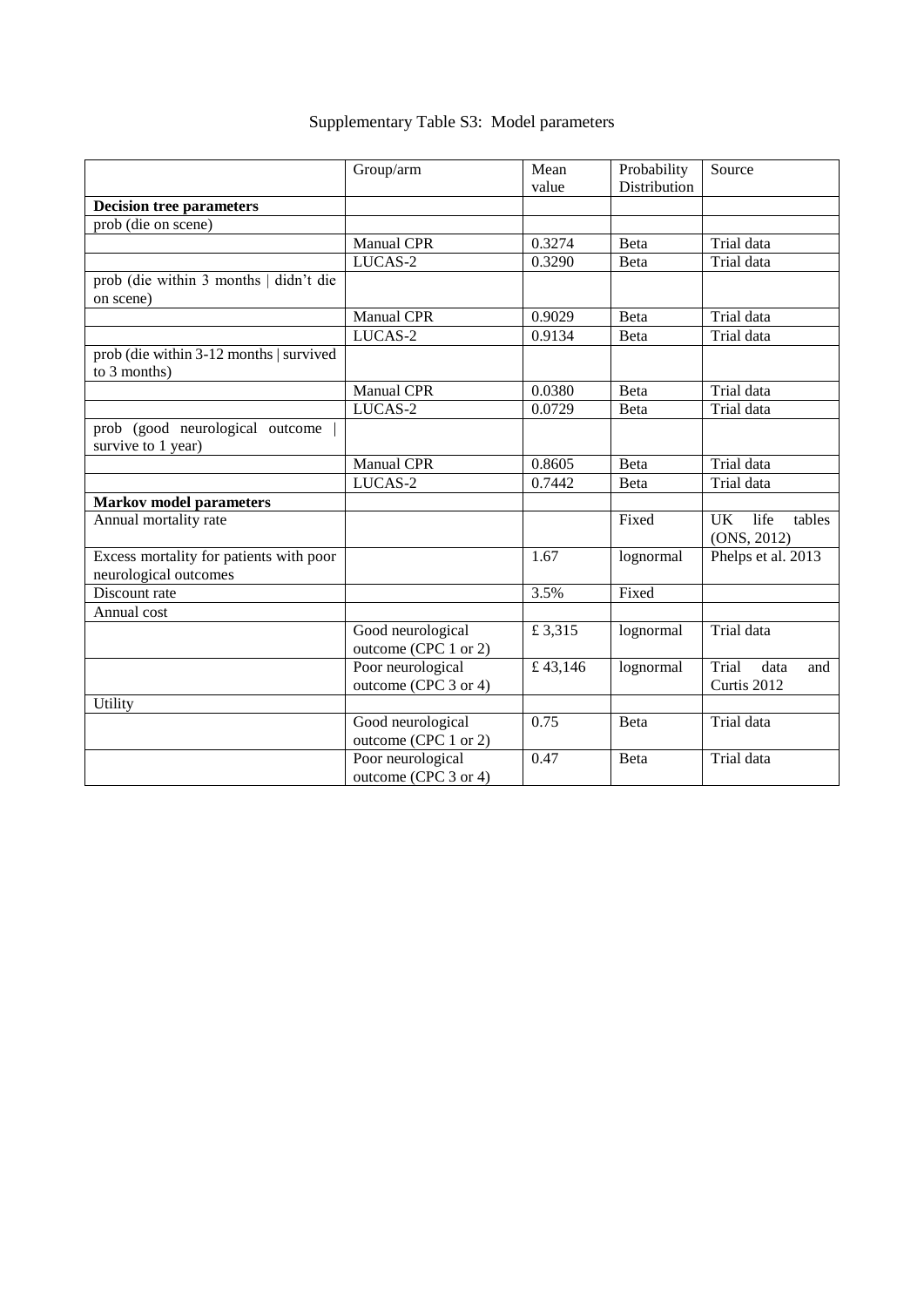## Supplementary Figure S1 – Structure of the decision-analytic model